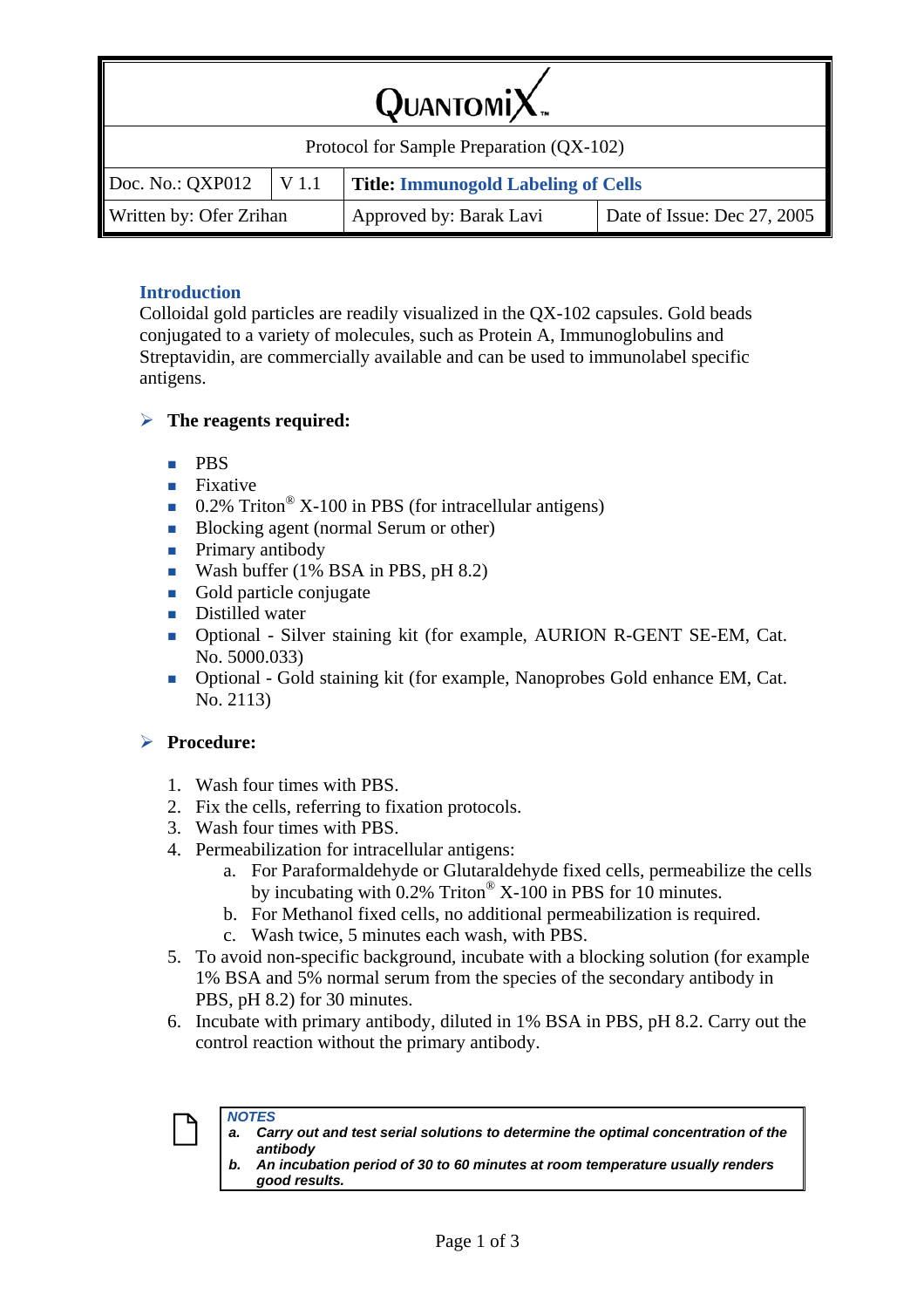| $QuarsoniX$ .                            |       |                                            |                             |  |  |  |
|------------------------------------------|-------|--------------------------------------------|-----------------------------|--|--|--|
| Protocol for Sample Preparation (QX-102) |       |                                            |                             |  |  |  |
| Doc. No.: QXP012                         | V 1.1 | <b>Title: Immunogold Labeling of Cells</b> |                             |  |  |  |
| Written by: Ofer Zrihan                  |       | Approved by: Barak Lavi                    | Date of Issue: Dec 27, 2005 |  |  |  |

*For some antibodies, labeling can be improved by incubating at 37°C or by longer incubation periods (several hours to overnight) at 4°C.* 

7. Wash four times with 1% BSA in PBS, pH 8.2.



 $\left[\begin{array}{c|c}\n\hline\n\end{array}\right]$  *In case*<br> *can be In case of background problems, a mild detergent such as 0.05% to 0.1% Tween® 20 can be added to the wash buffer.* 

8. Incubate with the gold-labeled secondary agent (gold conjugated secondary antibody or Protein A or G) in protein containing solution, such as 1% BSA in PBS, pH 8.2 or 5% normal Serum.

 $\left[\begin{array}{c|c} \mathbf{O} & \mathbf{A} & \mathbf{A} \\ \hline \mathbf{H} & \mathbf{B} & \mathbf{B} \\ \hline \mathbf{H} & \mathbf{B} & \mathbf{B} \end{array}\right]$ 

*For optimal dilution and conditions, refer to the manufacturer's recommendations.* 

9. Wash four times with 1% BSA in PBS, pH 8.2 to remove unbounded antibodies. 10. Wash twice with PBS.



*It is possible to post-fix the sample with 2% glutaraldehyde for 5 minutes, than wash twice with PBS.* 

*It is not recommended to post-fix the sample when silver enhancement is performed.* 

- 11. If silver enhancement is required, complete steps 13-14 and then step 17.
- 12. If gold enhancement is required, complete steps 15-17.
- 13. Wash six times; 5 minutes each wash, with double distilled water.



- *a. The AURION R-GENT SE-EM kit is recommended for silver enhancement. However, other comparable kits are also available.*
- *b. The silver enhancement incubation time has to be optimized according to the detection limits of the SEM to be used.*
- 14. Incubate with a freshly prepared silver enhancement solution. The incubation time depends on the original gold bead size and the required final particle size. Refer to the manufacturer's recommendations.
- 15. Wash ten times with double distilled water.
- 16. Incubate with a freshly prepared gold enhancement solution. The incubation time depends on the original gold bead size and the required final particle size. Refer to the manufacturer's recommendations.
- 17. Wash six to ten times with double distilled water.